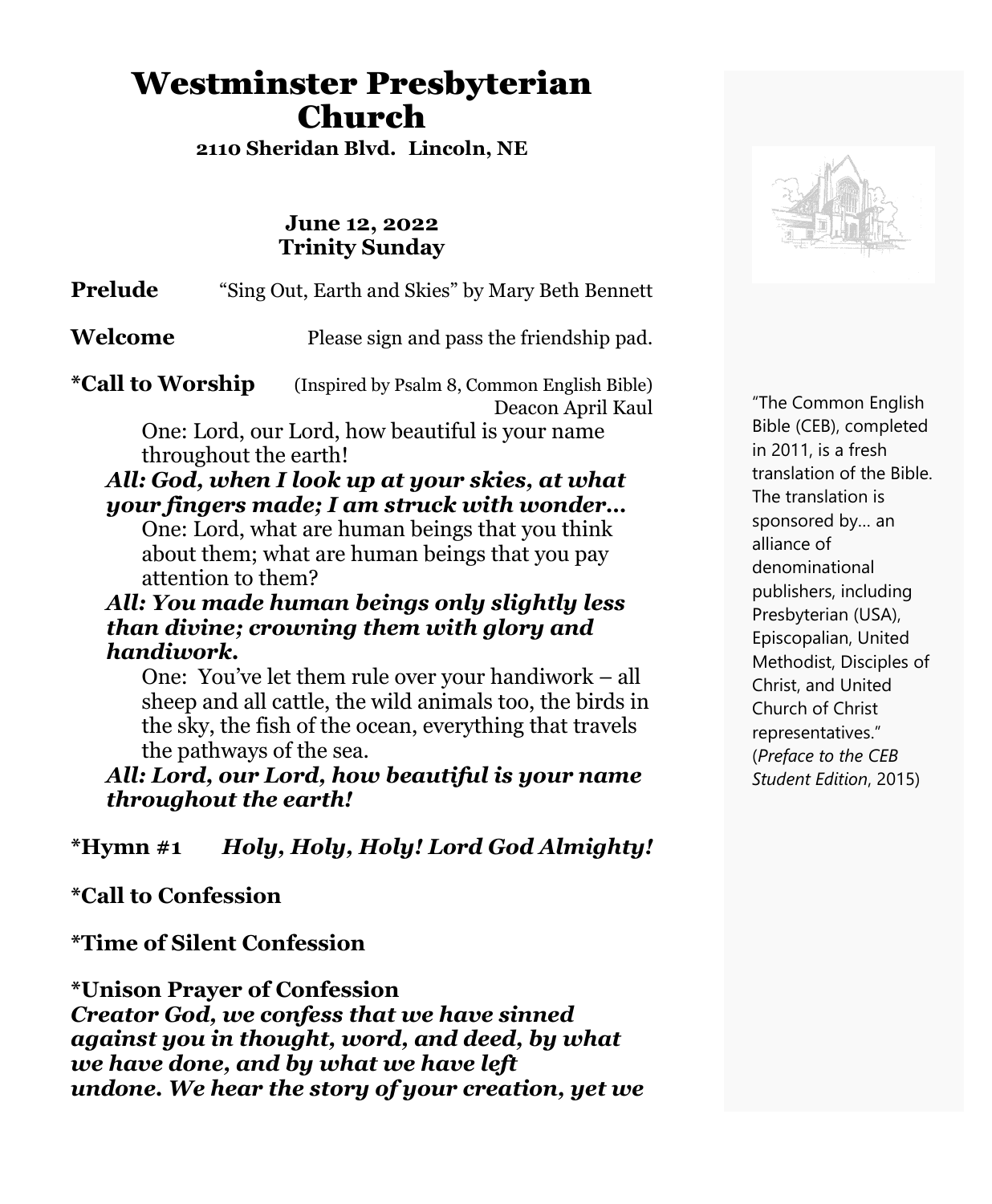During our summer worship series, you will see the first and last parts of this Confession repeated weekly. The section naming our sin will be written to reflect themes found in the scripture of the day. All of our words in worship, hymns, and sermon themes at Westminster start with scripture!

*pollute and litter the earth. We hear the story of you creating humankind in your image, yet we shame and bully others. We hear the story of the first sin, yet we act self-righteous because of our faith. In your mercy, forgive what we have been, help us amend what we are, and direct what we shall be, that we may delight in your will and walk in your ways. With hope in Christ, we pray. Amen.*

**Response to the Confession #471**

*O Lord, hear my prayer. O Lord, hear my prayer. When I call, answer me. O Lord, hear my prayer. O Lord, hear my prayer. Come and listen to me.*

**\*Assurance of Forgiveness**

…Believe and share the good news! *In Jesus Christ, we are a new creation!*

**\*Response of Praise #581 Gloria Patri** *Glory be to the Father, and to the Son, and to the Holy Ghost; as it was in the beginning, is now, and ever shall be, world without end. Amen. Amen.*

**\*Passing of the Peace**

*Please share a sign of welcome and inclusion that is mutually comfortable (high five, handshake, fist/elbow bump) with your neighbors.*

May the peace of Christ be with you. *And also with you.*

### **Children's Chat** Trish Souliere

## **Prayer for Illumination**

## **Scripture**

| <b>Hebrew Scriptures</b> | Genesis 3:1-13                                 | O.T. pg. 2  |
|--------------------------|------------------------------------------------|-------------|
| Gospel Lesson            | John 1:1-5                                     | N.T. pg. 91 |
|                          | The Word of the Lord. <b>Thanks be to God.</b> |             |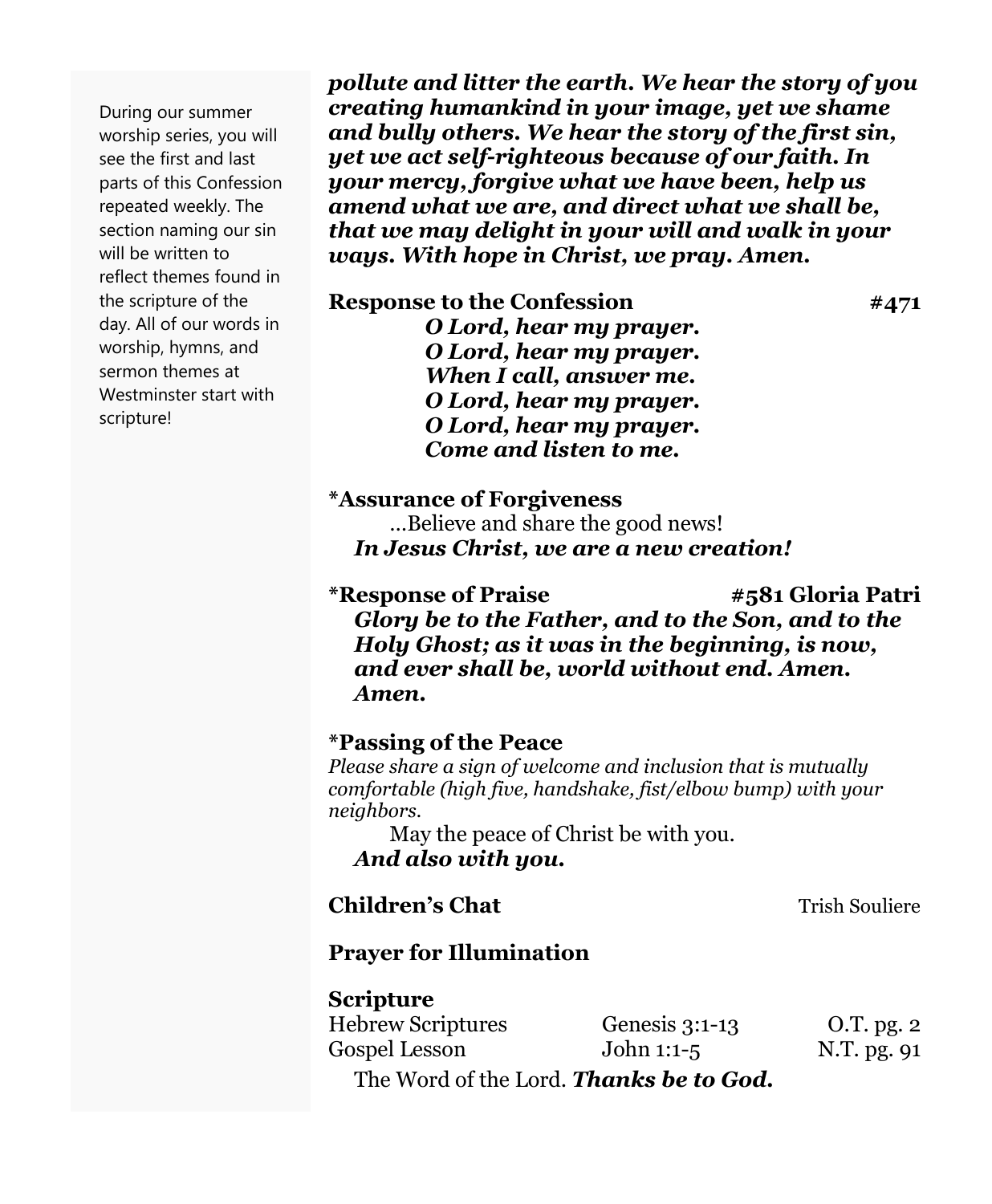**Sermon** "Sunday School Stories Grown Up 1: Creation" Rev. Chris Peters

## **\*Hymn #32** *I Sing the Mighty Power of God*

**\*Affirmation of Faith (The Study Catechism: Confirmation Version, Q.16-17)**

Question 16. Did God need to make the world? *No. God would still be God even if heaven and earth had never been made.*

Question 17. Why then did God create the world? *God's creation of the world was an act of grace. God granted existence to the world simply in order to bless it. God created the world to reveal God's glory, to share the love and freedom at the heart of God's being, and to give us eternal life in fellowship with God.*

#### **Moment of Gratitude**

**Prayer of Thanksgiving**

**Special Music**

**Prayers of the People** Deacon April Kaul

#### **The Lord's Prayer**

*Our Father, who art in heaven, hallowed be thy name; thy kingdom come, thy will be done on earth as it is in heaven. Give us this day our daily bread and forgive us our debts as we forgive our debtors, and lead us not into temptation, but deliver us from evil. For thine is the kingdom and the power and the glory forever. Amen.*

**\*Lohmen Hymn** *To Christ Our Hearts Now Given*

Did you know? Members of WPC are traveling to Lohmen in October 2022. For more information, join today's gathering at the Pappas home! Details are in "The

Vine" insert.

The Confirmation version of the Study Catechism was approved for usage by the 210th General Assembly of the PCUSA (1998). How old were you in 1998?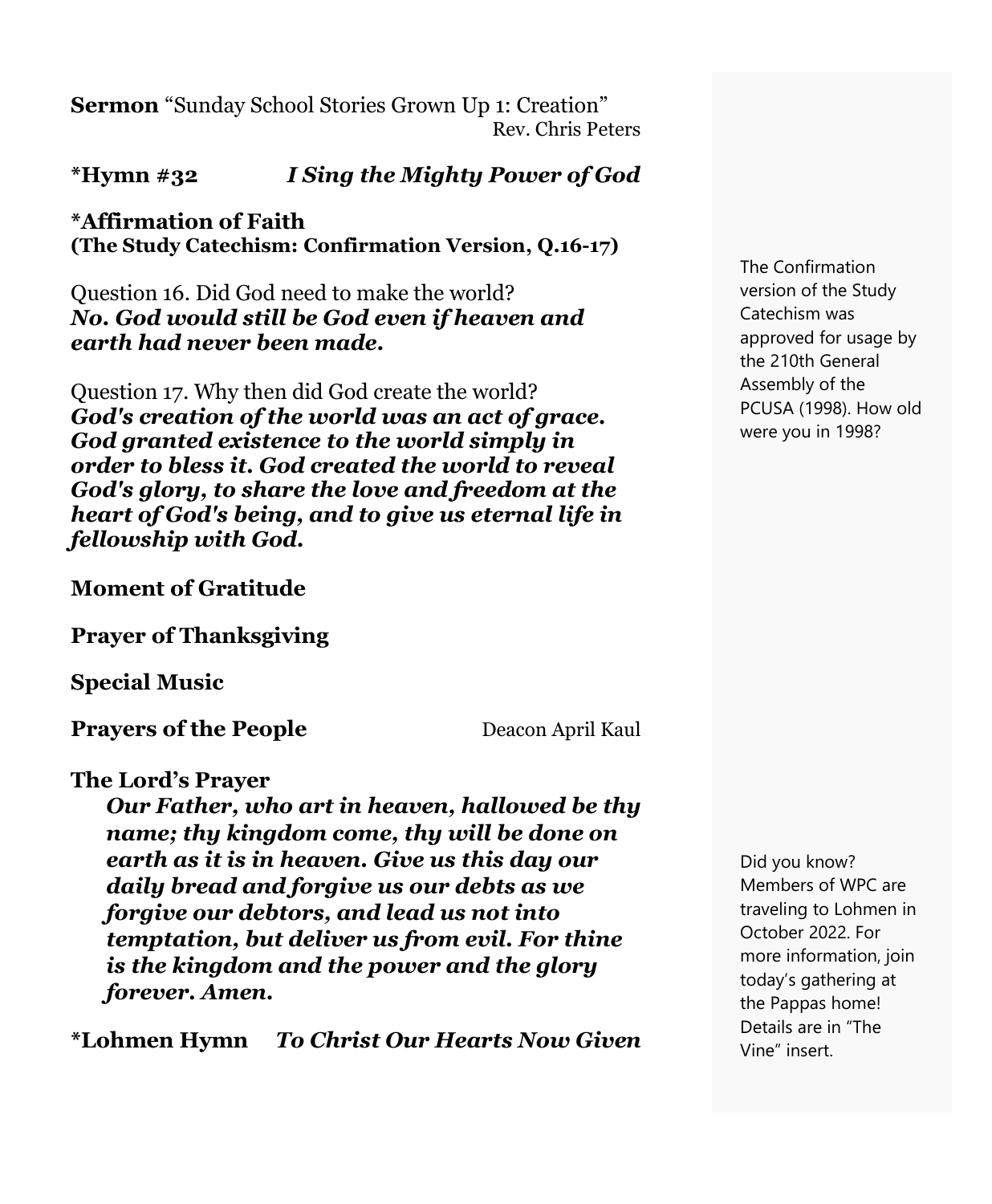### **\*Charge & Benediction** Rev. Chris Peters

**Postlude** "Holy, Holy, Holy" by Piet Post

\*Please rise in body or spirit for these parts of worship.

Westminster welcomes and values children in worship. If a parent feels a break is needed for their child during the service, our Infant Room is available. This is located off the entry foyer through the Sheridan Blvd./West-end sanctuary doors. When you enter the foyer, turn to your right, where the door will be open.

---------------------------------------------------------------------------------------------

### **Giving to Westminster's Mission and Ministry**

**At Church**: An offering to support Westminster may be placed in our Giving Baskets following the service. These are located by the Sheridan Blvd. doors in the narthex and the sanctuary elevator exit. Look for the signs that read "Giving Basket." **Online**: To give online, visit the following web address: [https://westminsterlincoln.org/generosity-and-the-joy-of](https://westminsterlincoln.org/generosity-and-the-joy-of-giving/)[giving/](https://westminsterlincoln.org/generosity-and-the-joy-of-giving/)

If you don't want to take your bulletin with you, please dispose of it in the recycling basket as you exit the sanctuary.

**Ministers:** The whole congregation **Pastors:** Rev. Chris Peters & Rev. Dr. Jimmy Shelbourn **Liturgists:** Deacon April Kaul **Interim Music Director:** Ronnie Zanella **Organist:** John Ross **Director of Children & Youth:** Trish Souliere **Ushers:** Joyce Douglas, Marilyn Hood, Barb Wright-Chollet, Joan Roberts **Greeters:** Jim Bishop, Josh Whitfield **Coffee Clean-Up:**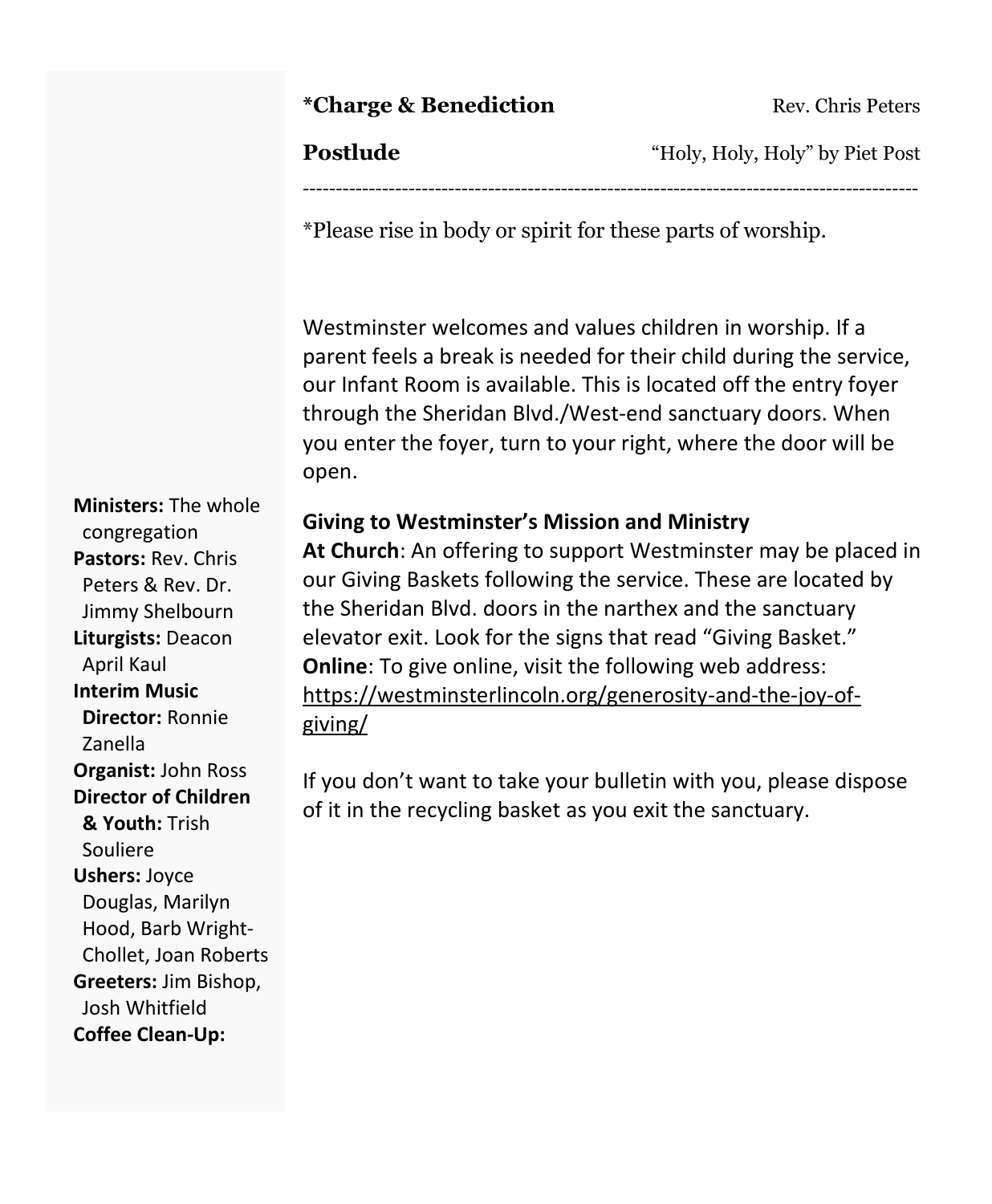

*"I am the vine, you are the branches . . ."*

# **The week of June 12, 2022**

*Westminster Presbyterian Church is an inclusive faith family, inspired by Jesus Christ, to call, nurture, and empower disciples.*

# **Adult Ed: "Scripture and Sermon Discussion"**

Starting today, we will have a casual 20-minute *Scripture and Sermon* discussion with the preaching pastor as we walk through "Sunday School Stories Grown Up" this summer. We'll meet in the Lounge at 11 am.

# **Sunday School Stories Grown Up – Children's Chat Update**

This Summer we will explore what we often think of as Children's Bible Stories in worship. After some staff planning, we have decided to share the story each week from the Spark Children's Story Bible as well as from the "grown-up" NRSV. This means we will have Children's Chats with a message, along with a kid-focused bulletin each week. At Westminster we value children becoming familiar with the patterns of worship and making our services as accessible to all ages as we can!



# **Summer Sundays**

Faith Village and Sermon Setup are on hiatus to allow families time to worship together. We look forward to welcoming the children back to Faith Village on August 14, *Blessing of the Backpacks* Sunday. Children six and under are always welcome in the nursery.

# **Family Movie Night**

June 26, 9 PM - 11 PM

Be sure to save June 26 for family movie night. We will be showing the movie Encanto at 9 PM in the Westminster parking lot with popcorn, lemonade, and water for refreshments. All we need to make the event complete is you, your family, and your favorite lawn chairs.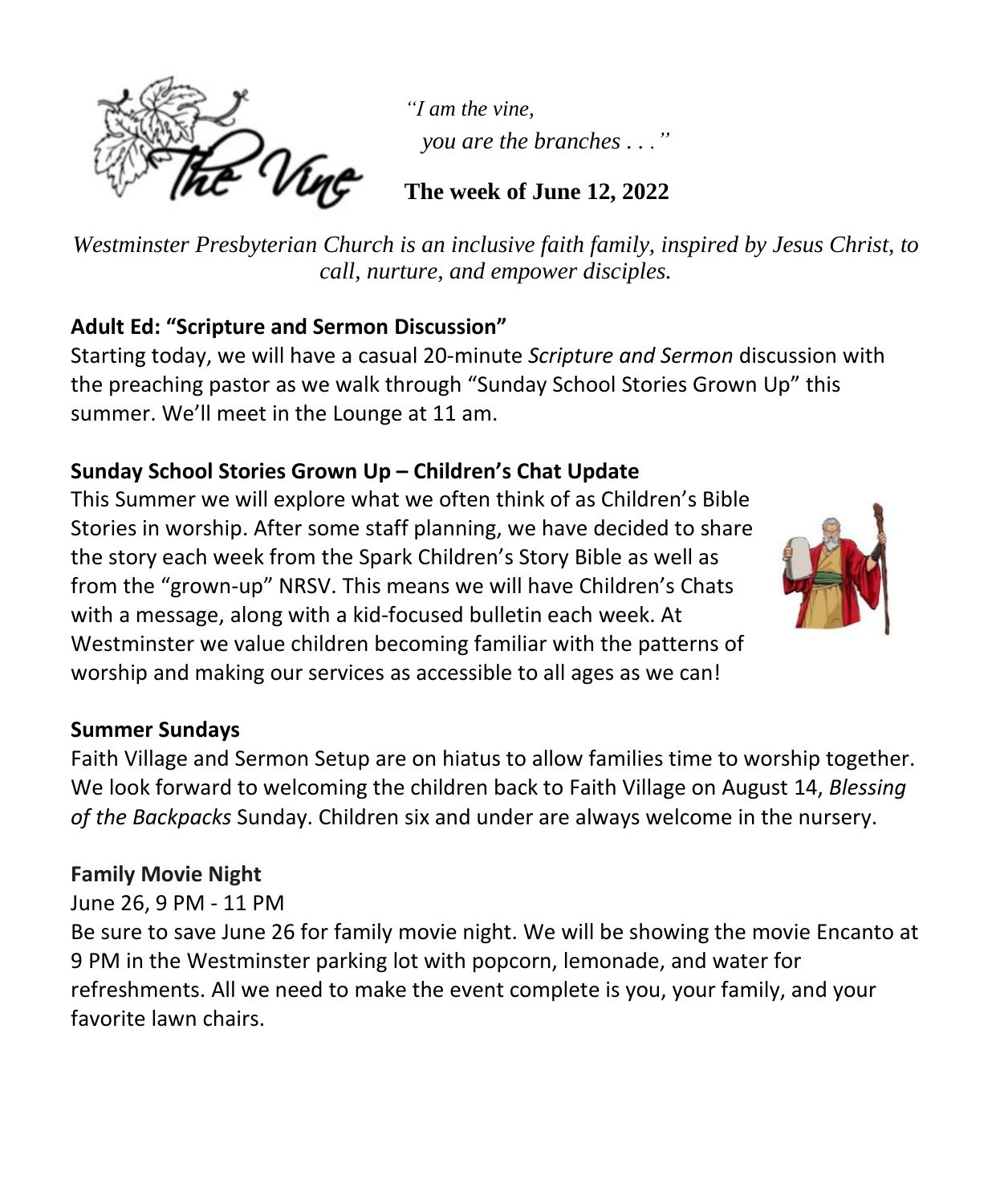### **June Prairie Readers**

Wednesday, June 15, 1 pm, Lounge Book: *The Perfume Thief* by Tim Shaffert Discussion leader Martha Van Sickle



### **Lohmen Lore**



How much do you know about Westminster's relationship with our sister church in Germany? Watch this spot every week to raise your Lohmen IQ.

Lohmen is really old! It was first officially recognized as a village in: a) the early 1400's, b) 1292, c) 1554. (Answer next week.) Last week's answer: The picturesque village of Lohmen is located in the German state of Saxony, which is actually in former East Germany.

**Kaffee Und Apfelkuchen (coffee and German apple cake) at the Pappas home (4150 South St.) today at 3 pm.** Come and find out about a visit to our sister church in Lohmen, Germany this October. Refer to the June Messenger for more information.

### **Repurpose your Pill Bottles**

What if you went to the pharmacy to get a prescription filled and they dumped the pills into your open hand? Not sanitary and not safe. This is what often happens in many



underdeveloped nations. You can make a difference. The big pill collection container has returned for you to again drop off your empty, labels off, glue removed and cleaned pill bottles to the church office area. We will collect for the next few months and send these precious containers to underdeveloped nations

for safe dispensary of medication to their citizens. So don't toss your empty pill bottles in the recycling bin at home, take the labels off including the glue and bring them to the church for us to repurpose.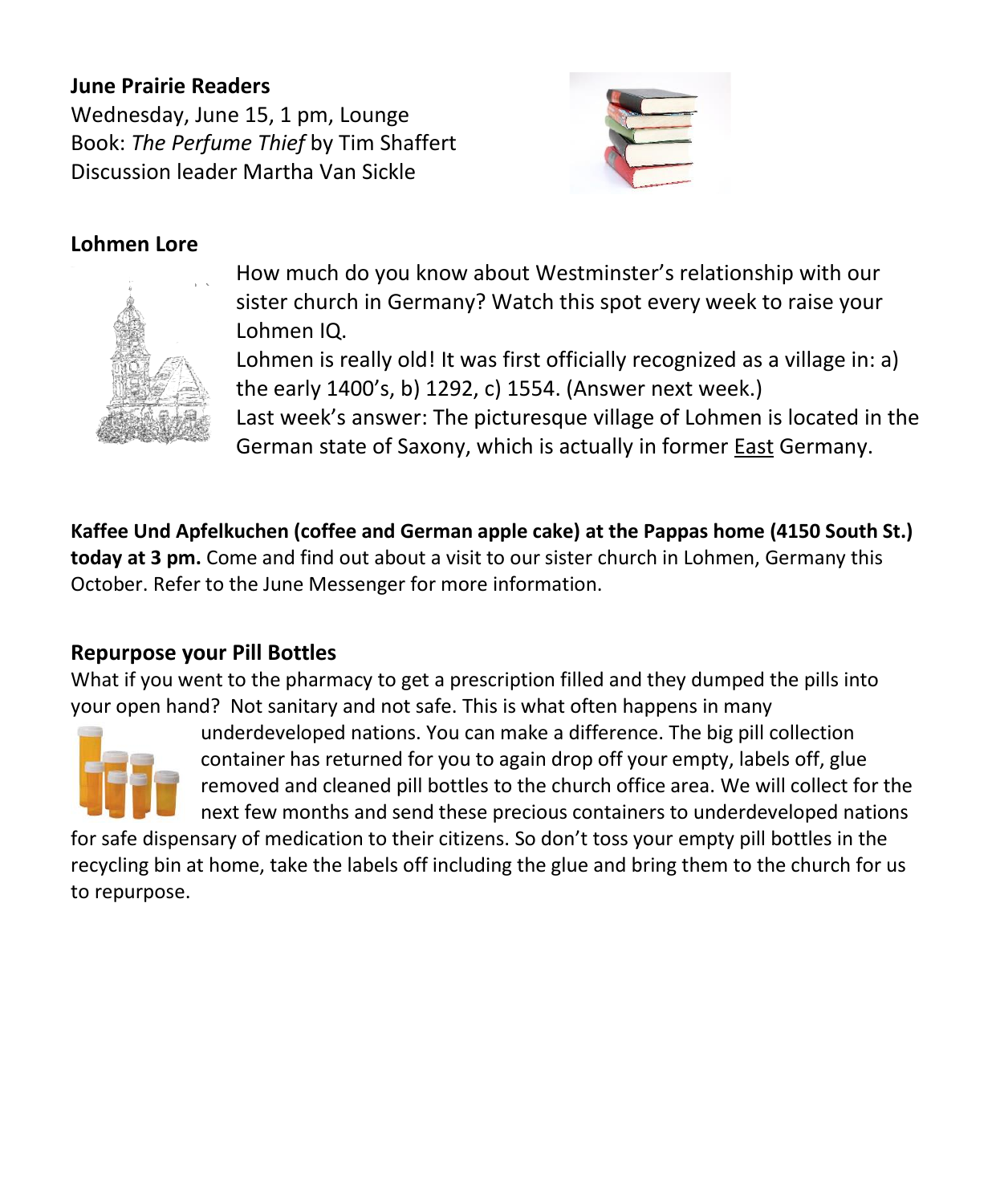# **YOUR SESSION IN ACTION**

## **April 2022**

- Received two new members: Stephanie Laux and Shirley Robb
- Year-to-date pledges are ahead of plan. Expenses are below plan, but some of that is seasonal. Financially, we are stable.
- Hosted Homestead Presbytery's quarterly meeting on May 19. Several members volunteered to help. Westminster's Presbyterian Women prepared/donated and served breakfast and lunch. The meeting went well.
- Hired a new preschool director, Sarah Dankenbring. Sarah comes to the preschool from within our program and is a coach under the umbrella of our accreditation, "Step Up to Quality."
- Approved a contract for Westminster to host Homestead Presbytery's administrative office beginning in June. This is for one staff person.
- Discussed a two-year anniversary installation celebration for Pastor Chris this fall due to the fact his original installation service was greatly pared down due to COVID. Pastor Chris will invite the speaker he would have had 2 years ago.

# **Televised Worship**

Thurs. at 12:30 pm/Sat. at 1 pm. Channel 1302/Spectrum & Channel 13/Windstream.

[joanne@westminsterlincoln.org](mailto:joanne@westminsterlincoln.org) 402-475-6702